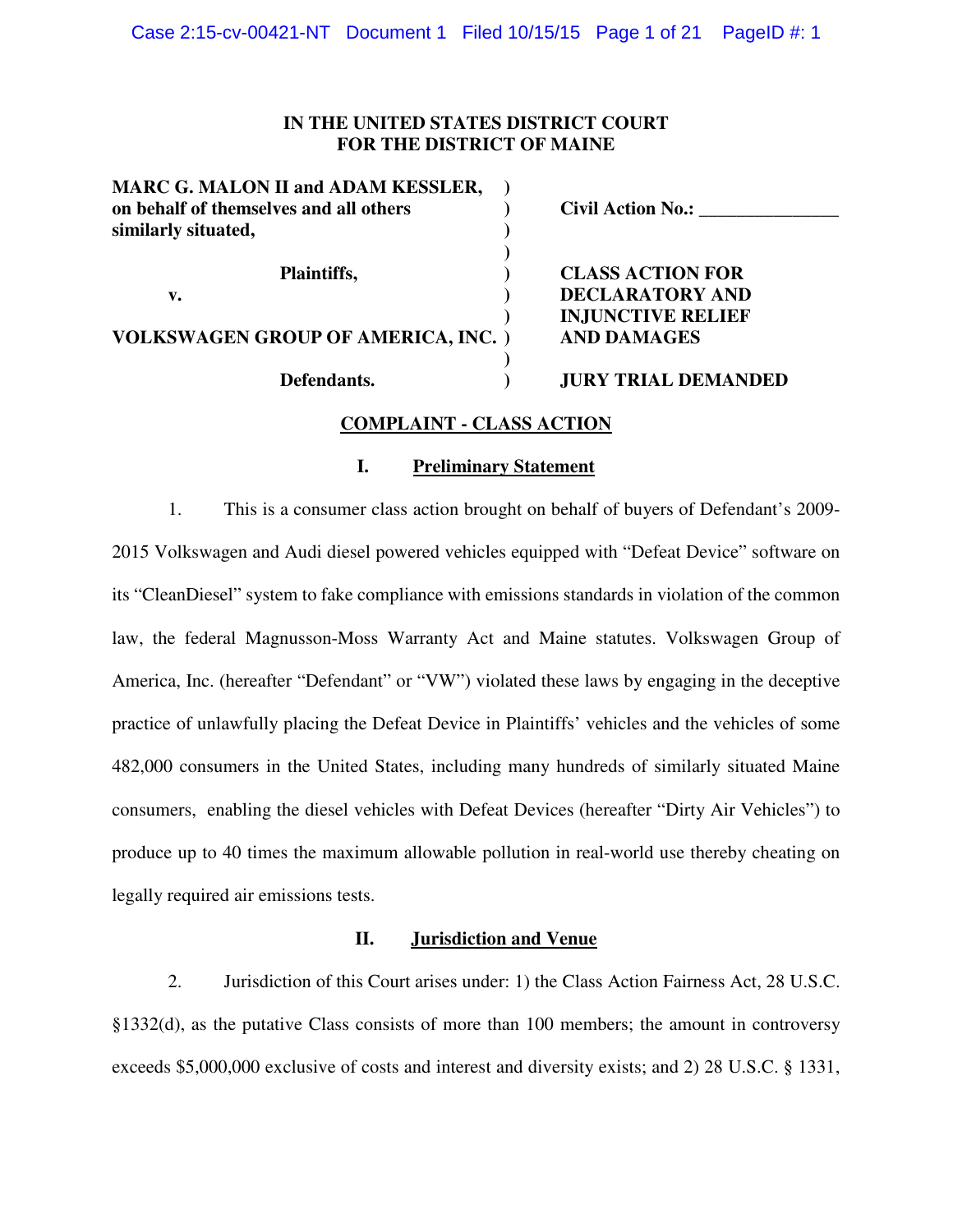#### Case 2:15-cv-00421-NT Document 1 Filed 10/15/15 Page 2 of 21 PageID #: 2

for a federal question. Additionally, supplemental jurisdiction exists for the state law claims under 28 U.S.C. § 1367.

3. Venue properly lies in this district pursuant to 28 U.S.C. § 1391(b).

### **III. Parties**

4. Plaintiff Marc G. Malon II ("Mr. Malon") is an adult individual who resides in Biddeford, Maine.

5. In December 2011, Plaintiff Malon purchased a new 2012 Jetta TDI sedan, one of the Dirty Air Vehicles, at Prime Volkswagen of Saco, Maine. He still owns it.

6. The environmental performance including VW's claims of cleaner air emissions and better fuel efficiency, along with overall vehicle performance, was important to Mr. Malon in his decision to buy the VW car. Plaintiff Malon bought his car believing VW's claims that the Clean Diesel system is markedly cleaner than traditional diesel vehicles. Had Defendant disclosed that the vehicle actually emitted far more air pollution than allowed by law and Environmental Protection Agency ("EPA") standards, Plaintiff would not have purchased a Dirty Air Vehicle. At no time before September 24, 2015, did Plaintiff Malon know of the Defeat Device or that the CleanDiesel marketing was false and misleading. VW's installation of the Defeat Device has caused Plaintiff Malon damages including but not limited to out-of-pocket-loss, the costs of future repairs and diminished performance along with diminished value of his vehicle.

7. Plaintiff Adam Kessler ("Mr. Kessler") is an adult individual who resides in Portland, Maine.

8. In the Spring of 2012, Plaintiff Kessler purchased a new 2012 Jetta Sportswagon TDI, one of the Dirty Air Vehicles, at Morong Volkswagen & Audi of Falmouth, Maine. He still owns it.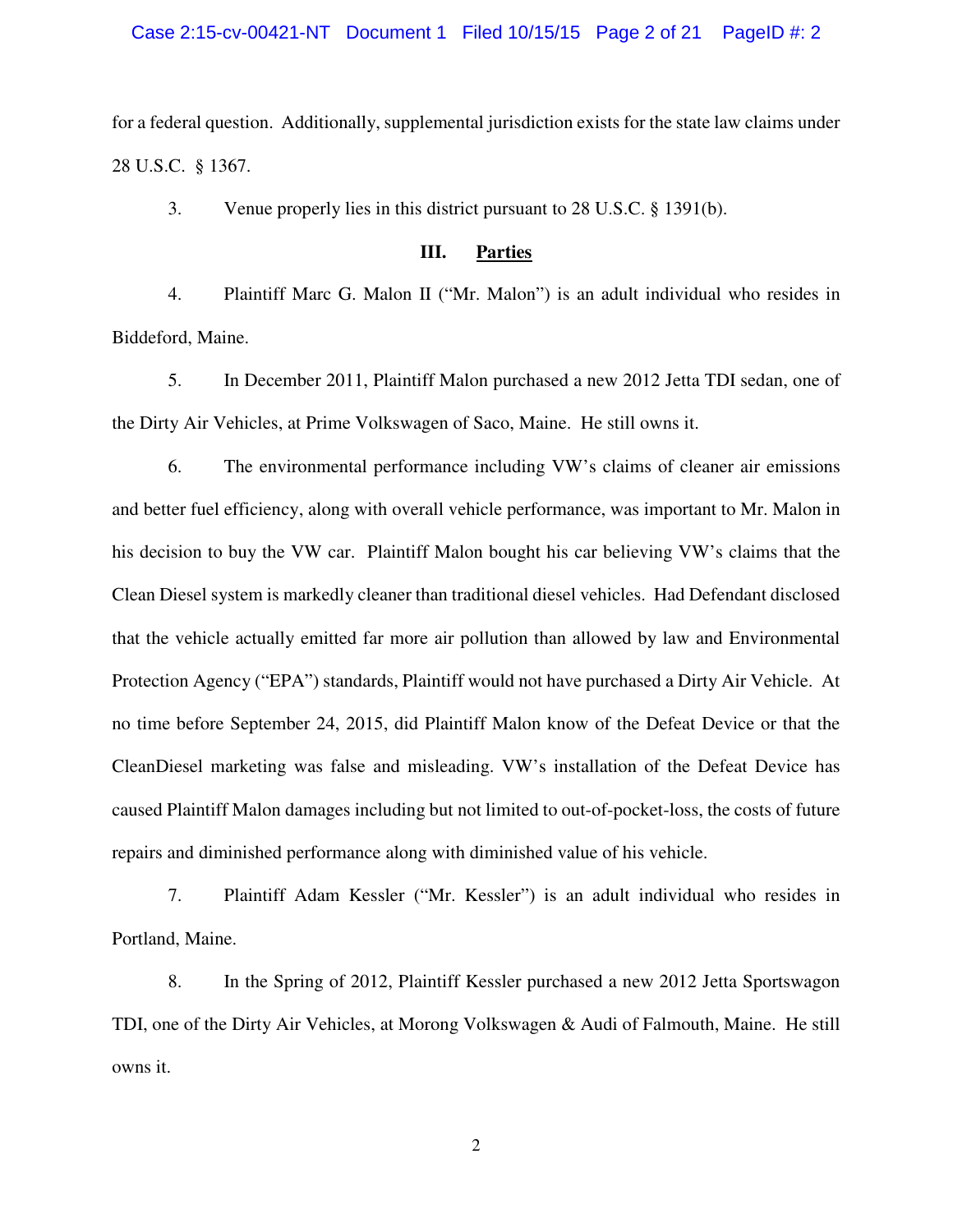### Case 2:15-cv-00421-NT Document 1 Filed 10/15/15 Page 3 of 21 PageID #: 3

9. The environmental performance including VW's claims of cleaner air emissions and better fuel efficiency, along with overall vehicle performance, was important to Mr. Kessler in his decision to buy the VW car. Plaintiff Kessler bought his car believing VW's claims that the CleanDiesel system is markedly cleaner than traditional diesel vehicles. Had Defendant disclosed that the vehicle actually emitted far more air pollution than allowed by law and EPA standards, Plaintiff would not have purchased a Dirty Air Vehicle. At no time before September 24, 2015, did Plaintiff Kessler know of the Defeat Device or that the CleanDiesel marketing was false and misleading. VW's installation of the Defeat Device has caused Plaintiff Kessler damages including but not limited to out-of-pocket-loss, the costs of future repairs and diminished performance along with diminished value of his vehicle.

10. Defendant VW is a business entity regularly engaged in the business of manufacturing, distributing and selling VW and Audi branded vehicles in this State and all fifty states organized under the laws of New Jersey with its principal place of business located at 2200 Ferdinand Porsche Drive, Herndon, VA 20171. At all times relevant to this action, VW manufactured, marketed, sold, distributed, and warranted the Dirty Air Vehicles under the Volkswagen and Audi brand names throughout the United States including in the State of Maine. Volkswagen and/or its agents designed, manufactured, and installed the CleanDiesel engine systems in the Dirty Air Vehicles, which included the Defeat Device. Volkswagen also developed and disseminated the owner's manuals and warranty booklets, advertisements, and other promotional materials for the Dirty Air Vehicles.

#### **IV. Factual Allegations**

11. Starting with some Model Year 2009 vehicles, Defendant VW commenced intentionally deceiving regulators and consumers about the substandard air emissions performance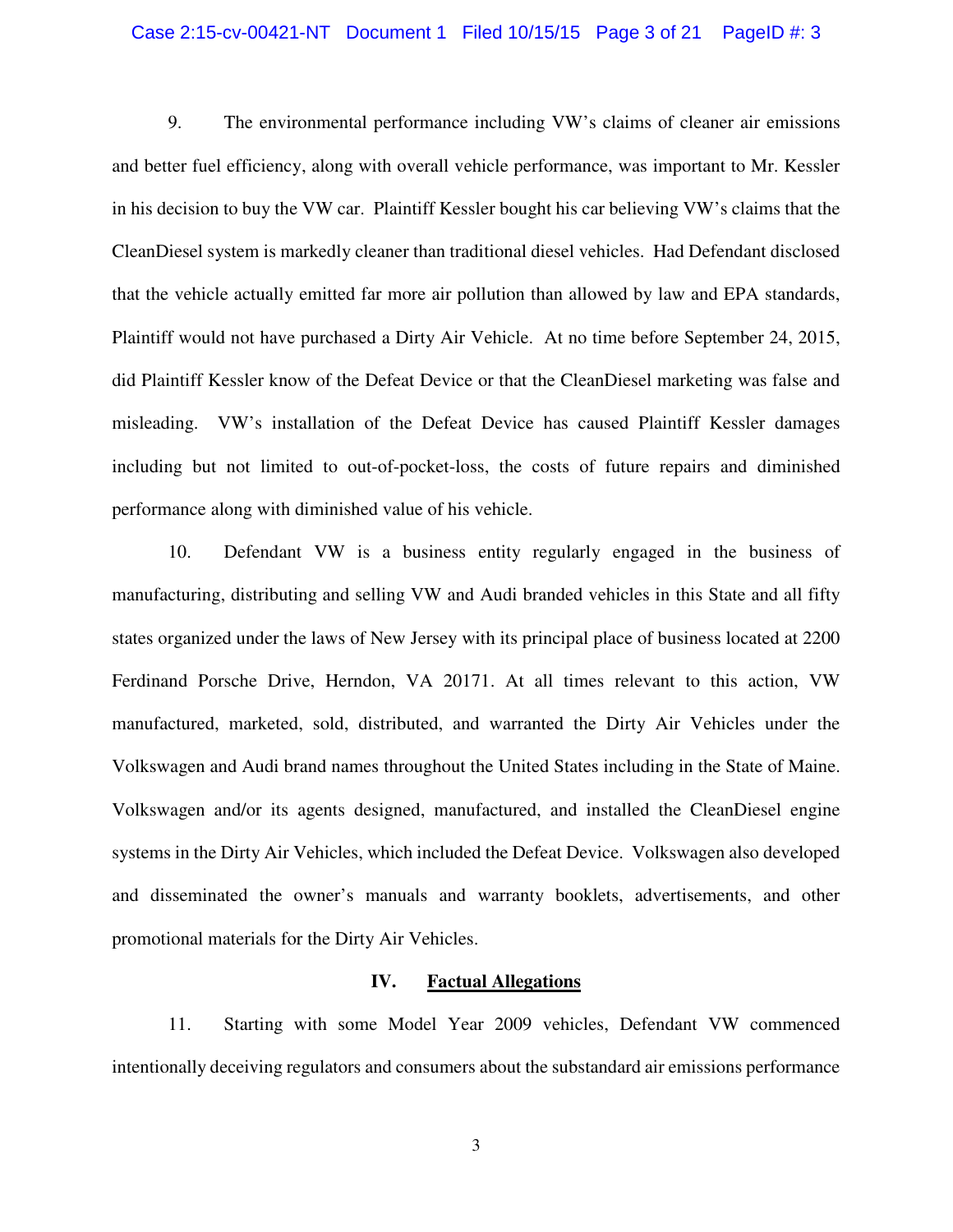#### Case 2:15-cv-00421-NT Document 1 Filed 10/15/15 Page 4 of 21 PageID #: 4

of over 482,000 diesel Volkswagen and Audi Dirty Air Vehicles sold in the United States.

12. By secretly and intentionally installing the so-called Defeat Devices on the Dirty Air Vehicles, Defendant violated the Clean Air Act, defrauded its customers, and engaged in unfair competition and trade practices under state and federal law.

13. The Defeat Devices employ computer software enabling the Dirty Air Vehicles to turn on full emissions control during air emissions testing but suppressing the emissions controls during normal vehicle operation.

14. As the EPA described the device in a statement issued on September 18, 2015:

A sophisticated software algorithm on certain Volkswagen vehicles detects when the car is undergoing official emissions testing, and turns full emissions controls on only during the test. The effectiveness of these vehicles' pollution emissions control devices is greatly reduced during all normal driving situations. This results in cars that meet emissions standards in the laboratory or testing station, but during normal operation, emit nitrogen oxides, or NOx, at up to 40 times the standard.

15. VW not only intentionally misrepresented the ability of the Dirty Air Vehicles to deliver high performance and fuel economy with the low, legally mandated air emissions, but VW made it appear to regulators that the Dirty Air Vehicles delivered on the promises and warranties and complied with law.

16. Over the years that VW concealed the actual facts of its diesel vehicle engineering, the Dirty Air Vehicles were marketed as environmentally-friendly "clean diesels" that also yielded high fuel efficiency and dynamic performance.

17. VW built its brand and consumer loyalty substantially based on promoting its diesel vehicles as "clean" and "green". Pro-environment attributes along with high efficiency and performances were the central components of Defendant's diesel engine marketing campaign.

18. VW assigned the label "CleanDiesel" to the engine technology of the Dirty Air Vehicles.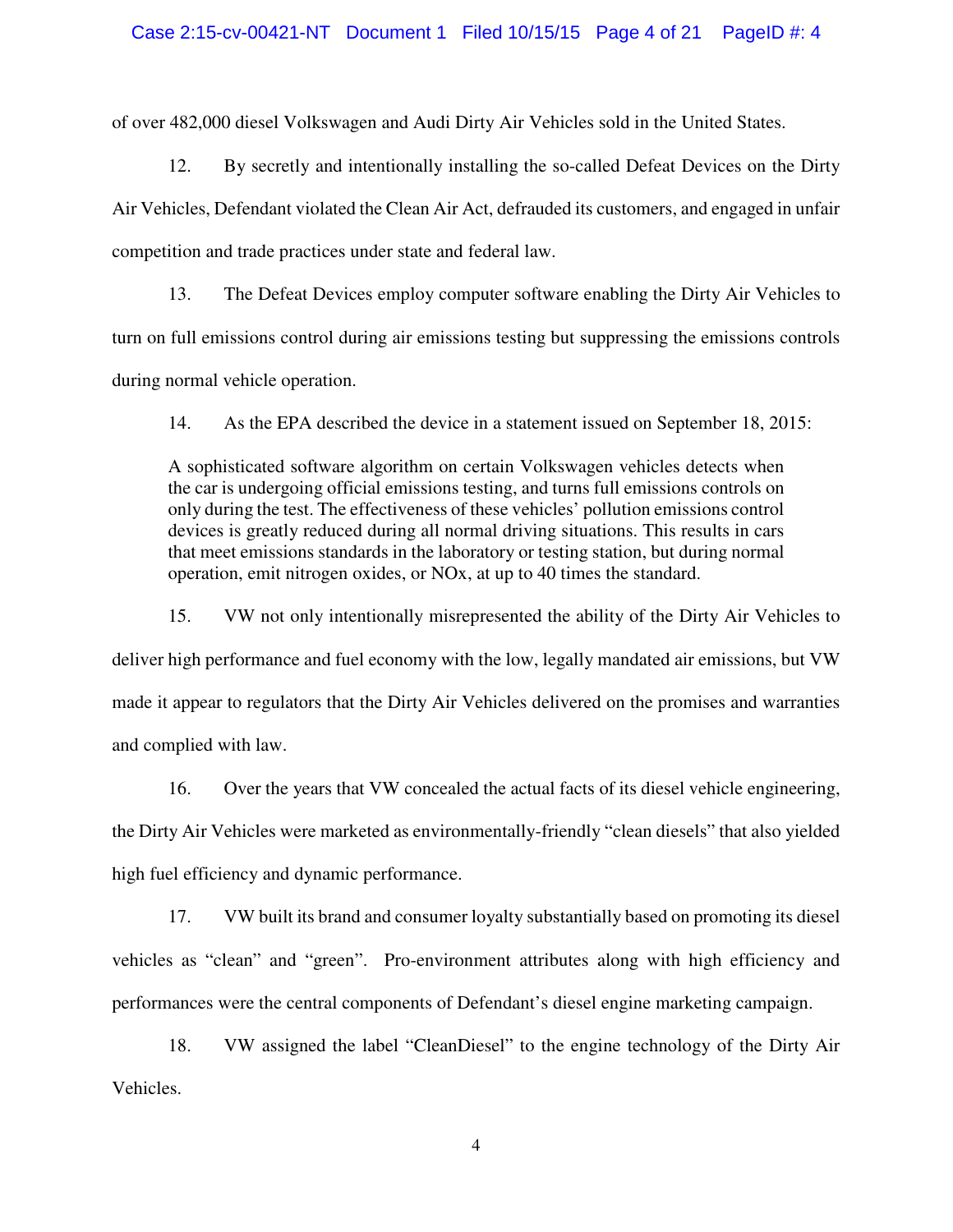### Case 2:15-cv-00421-NT Document 1 Filed 10/15/15 Page 5 of 21 PageID #: 5

19. VW widely disseminated a "greenwashing" message for its diesel vehicles in marketing messaging like this: "The Volkswagen TDI engine is cleaner than conventional diesels, emitting 95% less soot as well as a reduction in oxides of nitrogen and sulfur. It's powerful, with the kind of low-end torque that racers and tuners demand. It's efficient, using a turbocharger and smart exhaust design to burn fuel more effectively…. And best of all, it will help save you money with out-of-this-world fuel economy."

20. On its website, Defendant states that it takes "environmental responsibility very seriously. When it comes to making our cars as green as possible, Volkswagen has an integrated strategy focused on reducing fuel consumption and emissions, building the world's cleanest diesel engines and developing totally new power systems, which utilize new fuel alternatives."

21. VW directed, supported and provided data to the website www.clearlybetterdiesel.org to promote "green" diesel technology. The website stated that VW's technology reduces smog and "meets the highest standards in all 50 states, thanks to . . . innovative engine technology that burns cleaner."

22. These and other similar representations, taken as true by customers, were intentionally and knowingly false when made.

23. Plaintiffs and Class Members reasonably believed in the honesty and integrity of VW, which for decades has held itself out as possessing expertise and technological leadership in the automotive industry.

24. Plaintiffs and Class Members reasonably relied on VW's representations concerning "CleanDiesel" technology and grossly overpaid for Dirty Air Vehicles in reliance on VW's the environmental compliance and other false and misleading assurances.

25. It is reported that as early as 2007, Bosch, the world's leading supplier of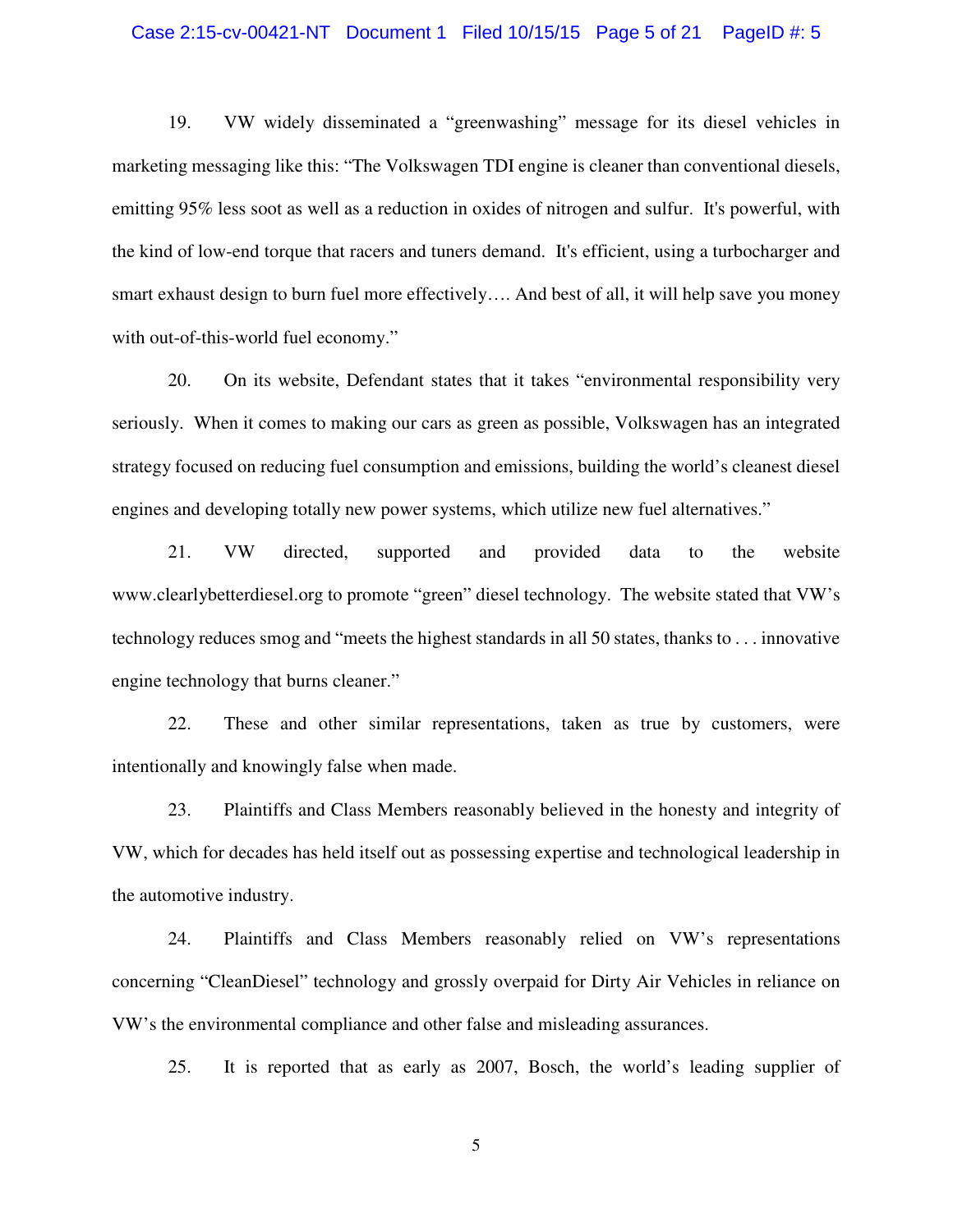### Case 2:15-cv-00421-NT Document 1 Filed 10/15/15 Page 6 of 21 PageID #: 6

automotive parts and systems to vehicle manufacturers, told VW of its discovery of illegal modifications to its control software.

26. Some of VW's own technicians say that they brought concerns about the Defeat Devices to VW's Board of Directors in 2011.

27. As the public record makes plain, VW knew for years that it was putting defective Dirty Air Vehicles into the stream of commerce with severe and pervasive design defects. Yet, despite this knowledge, VW never disclosed the material facts to consumers.

28. The Clean Air Act has strict emissions standards for vehicles and it requires vehicle manufacturers to certify to the EPA that the vehicles sold in the United States meet applicable federal emissions standards to control air pollution. Every vehicle sold in the United States must be covered by an EPA issued certificate of conformity.

29. Under federal law, cars equipped with Defeat Devices, such as ones purchased by Plaintiffs and Class Members, cannot be certified.

30. In May 2014, West Virginia University's Center for Alternative Fuel, Engines & Emissions ("CAFEE") published results from a study commissioned by the International Council for Clean Transportation ("ICCT"). Testing air emissions from certain diesel vehicles under normal driving conditions, CAFEE found that the levels of nitrogen oxide emissions from two of VW's diesel cars — the 2012 Volkswagen Jetta TDI and the 2013 Volkswagen Passat TDI significantly exceeded EPA standards.

31. On May 6, 2015, the California Air Resources Board ("CARB"), working with the EPA, initiated tests in both laboratory settings and during normal vehicle operation. CARB's testing of the VW 2.0 liter diesel engine "resulted in the vehicle failing the NOx [nitrogen oxide] standard," showed that nitrogen-oxide emissions were "significantly higher than expected," and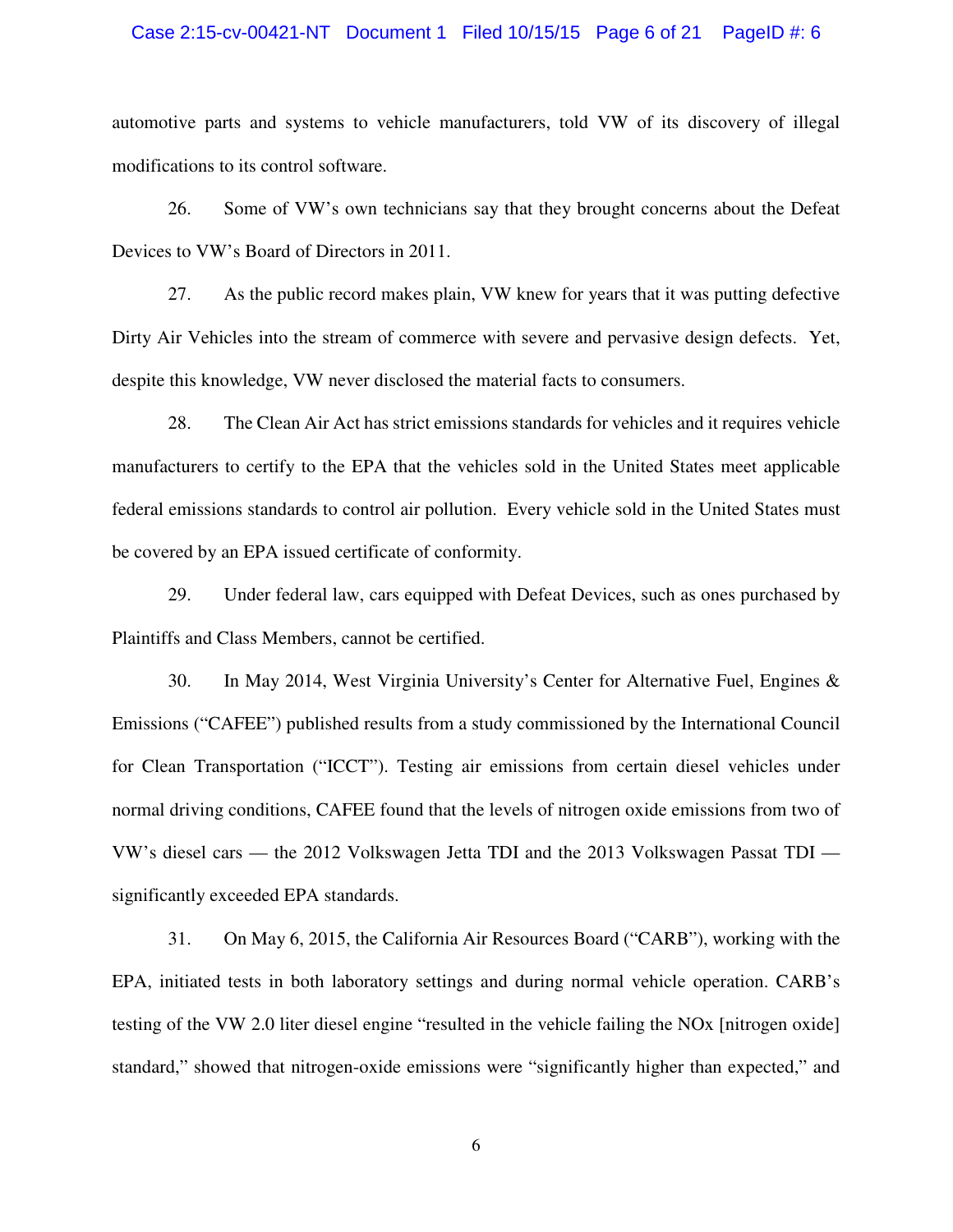### Case 2:15-cv-00421-NT Document 1 Filed 10/15/15 Page 7 of 21 PageID #: 7

"resulted in uncontrolled NOx emissions."

32. On September 3, 2015, VW finally admitted that its diesel cars were "designed and manufactured with a defeat device to bypass, defeat or render inoperative elements of the vehicle's emission control system."

33. As a result of this fraud, the Dirty Air Vehicles meet emissions standards in the testing stations, but according to the EPA, otherwise emit nitrogen oxides (NOx) at 10 to 40 times the legal limits under U.S. laws.

34. NOx pollution contributes to nitrogen dioxide, ground-level and fine particulate matter found in soot, all of which presents serious health hazards.

35. Volkswagen installed its Defeat Device in at least the following diesel models: Model Year ("MY") 2009-2015 VW Jetta (including the Jetta Sportswagen); MY 2009-2015 VW Beetle (including the Beetle Convertible); MY 2009-2015 VW Golf (including the Golf Sportswagen); MY 2014-2015 VW Passat; MY 2009-2015 Audi A3; and MY 2009-2015 Audi AS.

36. Through discovery, Plaintiffs may learn that additional vehicle models and model years are also among the Dirty Air Vehicles.

37. On October 7, 2015, VW's Chief Executive Officer Matthias Muller revealed plans to recall, starting January 2016, millions of defective diesel cars around the world, saying that VW hopes to have all of the vehicles repaired by the end of 2016. The announced recall plan does not include the Dirty Air Vehicles in Maine or the rest of the United States.

38. If Plaintiffs and Class members knew of the Defeat Devices when they were in the market for a new vehicle, they would not have purchased or those vehicles.

39. VW will not be able to make the Dirty Vehicles comply with emissions standards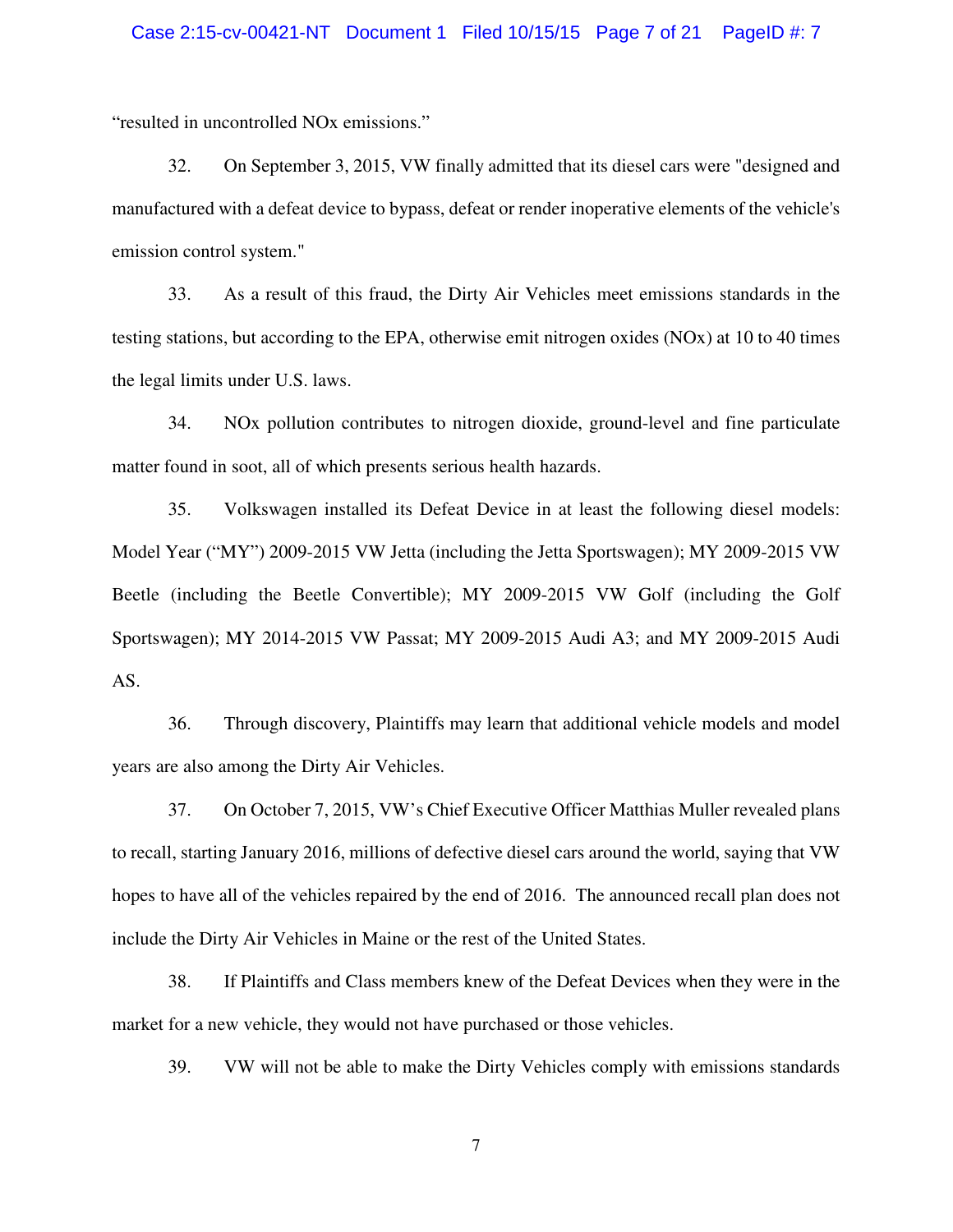### Case 2:15-cv-00421-NT Document 1 Filed 10/15/15 Page 8 of 21 PageID #: 8

without substantially reducing the vehicles performance with respect to horsepower, torque and fuel efficiency. No recall of the Dirty Air Vehicles can "fix" the problem and deliver the nonexistent vehicle that VW promoted and promised it was selling to its consumers.

40. Since a "fix" that reduces air emissions to comply with the law and meet EPA standards would reduce vehicle fuel efficiency and performance, Plaintiffs and Class members will continue to suffer harm and damages because their vehicles will never measure up to what VW promised and if "fixed" will perform worse that before the "fix."

41. All Dirty Air Vehicles are already diminished in value and a "fix" will require that owners pay more for fuel when operating their cars.

42. As result, Plaintiffs bring this action individually and on behalf of all other current and former owners of Dirty Air Vehicles in Maine for violation of federal law and Maine state law. Plaintiffs seek damages, injunctive relief, and equitable relief for VW's conduct related to the Defeat Device and its unlawful conduct as alleged here.

43. Under Maine law, it is "unlawful for any [m]anufacturer, factory branch, factory representative, distributor or wholesaler, distributor branch, distributor representative or motor vehicle dealer to engage in any action which is arbitrary, in bad faith or unconscionable and which causes damage to any of said parties or to the public." 10 M.R.S.A. § 1174.

44. The acts alleged against VW that are the subject of the class action were authorized, ordered, or done by their officers, directors, agents, employees, and/or representatives, including but not limited to persons involved in product and technology development, advertising, marketing, distribution and sales while actively engaged in the operation of VW's business.

### **V. Tolling of Statutes of Limitations**

45. All applicable statutes of limitation have been tolled by Defendant's knowing and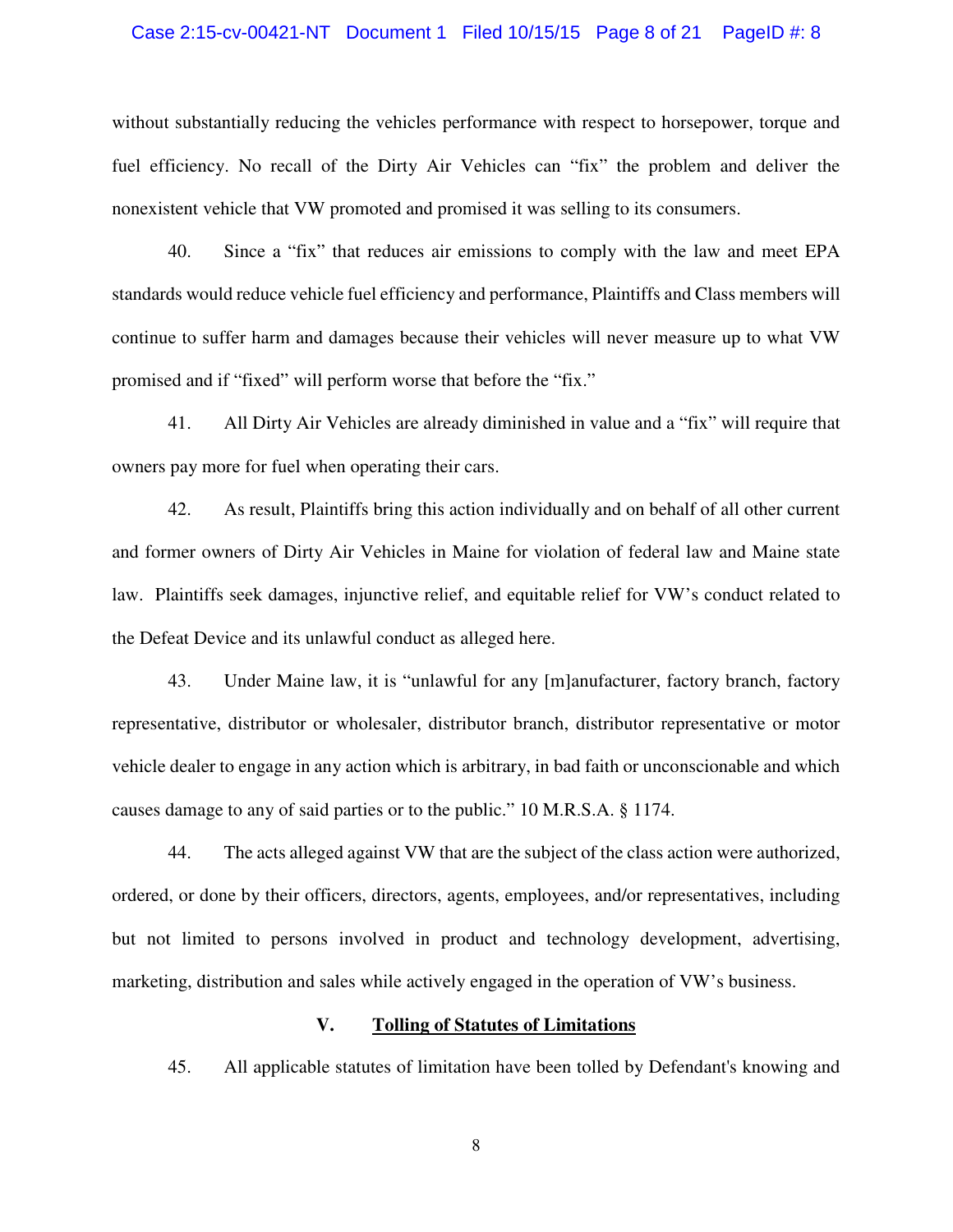#### Case 2:15-cv-00421-NT Document 1 Filed 10/15/15 Page 9 of 21 PageID #: 9

active concealment of the facts alleged herein. Plaintiffs and Class Members relied on the misrepresentations and omissions to their detriment and did not discover, nor could a reasonable person have discovered, that VW had a scheme to defeat air emission testing and thereby defraud consumers. As buyers of VW's cars, Plaintiffs and Class Members had a special relationship with VW that imposed on VW a duty to disclose the cause of action, and VW failed to honor that duty.

46. Defendant was and remains under a continuous duty to disclose to Plaintiffs and Class members all material facts relevant to the Dirty Air Vehicles including but not limited to the actual quality of the CleanDiesel technology and that it had engaged in the scheme complained of herein to evade federal and state emissions laws and standards, and that it deliberately evaded federal and state law regulating vehicle air emissions.

### **VI. Class Action Allegations**

47. Plaintiffs bring this action individually and as a class action, pursuant to Rules 23(a), (b)(2) and (b)(3) of the Federal Rules of Civil Procedure, on behalf of the following Class:

All persons in the State of Maine who are current or former owners of a "Dirty Air Vehicle" including, without limitation: 2009-2015 VW Jetta; 2009-2015 VW Beetle; 2009-2015 VW Golf; 2014-2015 VW Passat; 2009-2015 Audi A3; and 2009-2015 Audi AS.

48. The Class does not include VW and its officers, directors, agents, employees, counsel and its subsidiaries and affiliates; Class Counsel, employees of Class Counsel's firm and Class Counsel's immediate family members; the presiding Judge and Magistrate Judge and their immediate family members; and all persons who make a timely election to be excluded from the Class. Also excluded from the Class are individuals who have personal injury claims resulting from the installation of Defeat Device's in the VW CleanDiesel system.

49. The members of the Class are so numerous that joinder of all members is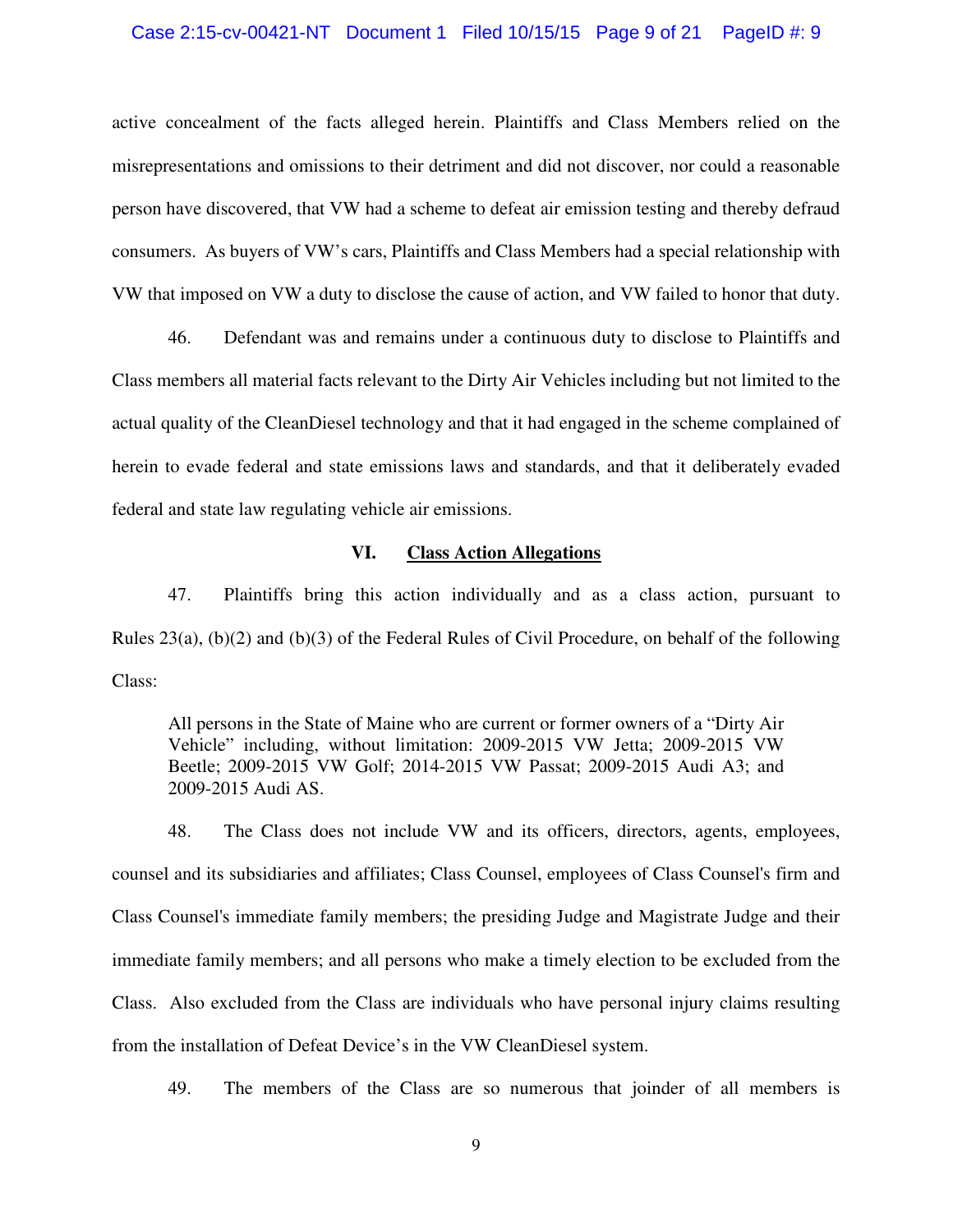### Case 2:15-cv-00421-NT Document 1 Filed 10/15/15 Page 10 of 21 PageID #: 10

impracticable. Although the precise number of Class members is known only to Defendant, Plaintiffs aver upon information and belief that Defendant sold nearly 500,000 Dirty Air Vehicles in the United States during the class period. Plaintiffs estimate that the Class numbers more than one thousand persons.

50. There are questions of law and fact common to the Class that predominate over any questions affecting only individual Class members. The common questions include whether:

- a. VW engaged in the conduct alleged herein;
- b. VW designed, manufactured, marketed, and distributed Dirty Air Vehicles with a Defeat Device;
- c. VW violated Maine statutory and common law and the federal Magnusson-Moss Act by designing, advertising, marketing, distributing, and selling the Dirty Air Vehicles in Maine;
- d. VW's CleanDiesel engine system in the Dirty Air Vehicles is defective and does not comply with U.S. law and EPA rules and standards;
- e. VW used improper and deceptive means to evade and circumvent air emissions testing protocols;
- f. VW knew about the nature of the Defeat Device and the violation of law and, if so, for how long;
- g. VW intentionally made false and misleading statements to regulators and to consumers in communications, advertisements and other marketing materials;
- h. VW's conduct violates consumer protection statutes, trade practices statutes, warranty laws, and law as asserted herein;
- i. Plaintiffs and Class Members overpaid for their Dirty Air Vehicles and, if so, by how much;
- j. the CleanDiesel engine systems in Dirty Air Vehicles can be made to comply with EPA standards without substantially degrading the performance and/or efficiency of the Dirty Air Vehicles;
- k. Plaintiffs and Class Members are entitled to equitable relief, including, but not limited to, restitution or injunctive relief; and
- l. Plaintiffs and Class Members are entitled to damages and other monetary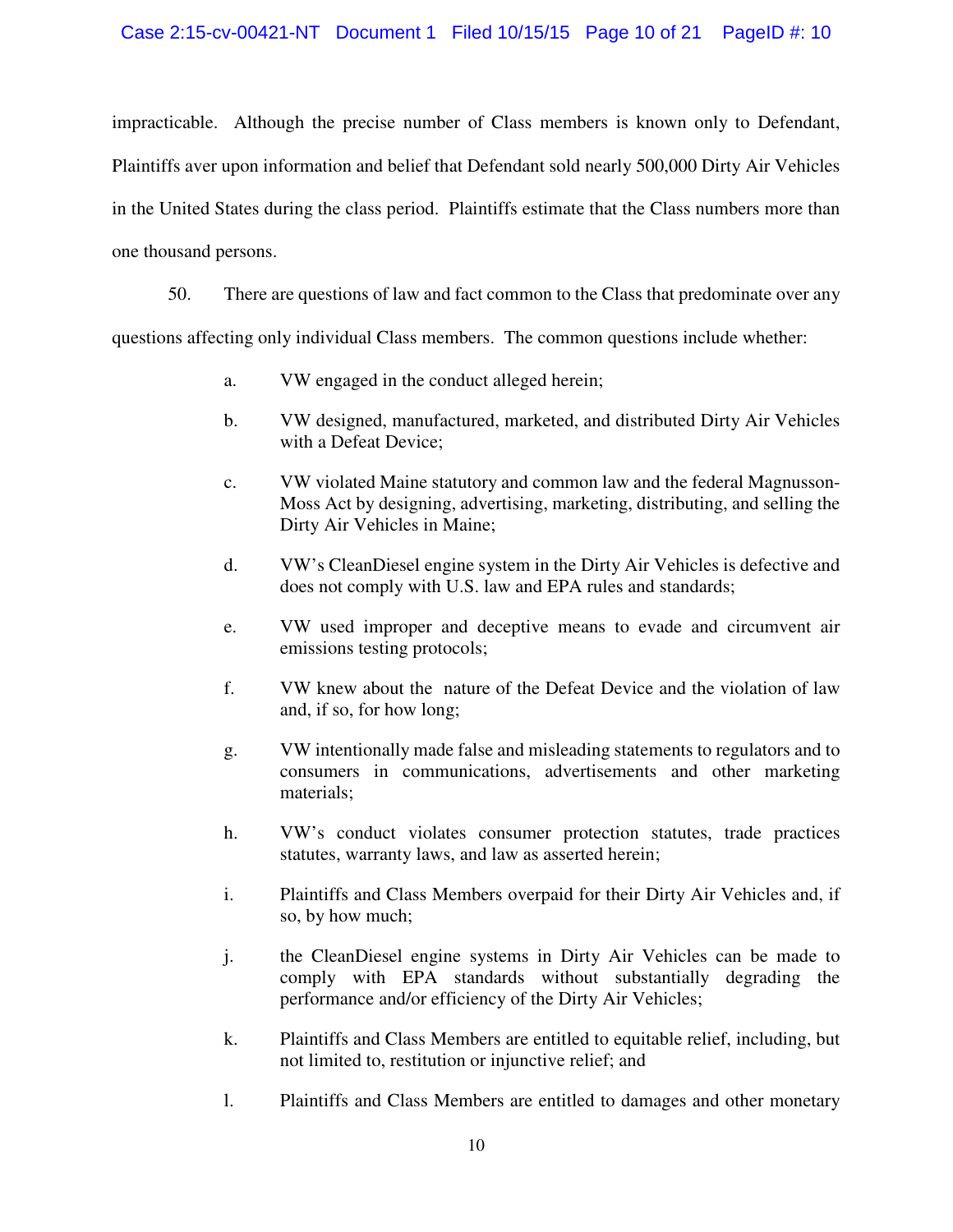### Case 2:15-cv-00421-NT Document 1 Filed 10/15/15 Page 11 of 21 PageID #: 11

relief, including but not limited to, punitive damages, and, if so, in what amount.

51. Plaintiffs' claims are typical of the claims of the Class, which all arise from the same operative facts and are based on the same legal theories.

52. Mr. Malon and Mr. Kessler (collectively "Representative Plaintiffs") will fairly and adequately protect the interests of the Class. Representative Plaintiffs are committed to vigorously litigating this matter and have retained counsel experienced in handling class actions and claims involving unlawful business practices. Neither Representative Plaintiffs nor their counsel have any interests which might keep them from vigorously pursuing the claims or protecting the interests of all Class Members.

53. This action should be maintained as a class action because the prosecution of separate actions by individual members of the Class would create a risk of inconsistent or varying adjudications with respect to individual members which would establish incompatible standards of conduct for the parties opposing the Class, as well as a risk of adjudications with respect to individual members which would as a practical matter be dispositive of the interests of other members not parties to the adjudications or substantially impair or impede their ability to protect their interests.

54. Certification of Plaintiffs' claims for class-wide treatment is appropriate because Plaintiffs can prove the elements of the claims on a class-wide basis using the same evidence as would be used to prove those elements in individual actions alleging the same claim.

55. A class action is a superior method for the fair and efficient adjudication of this controversy. The interest of Class members in individually controlling the prosecution of separate claims against VW is slight because of the sheer number of claims against the Defendant and complexity of the matter.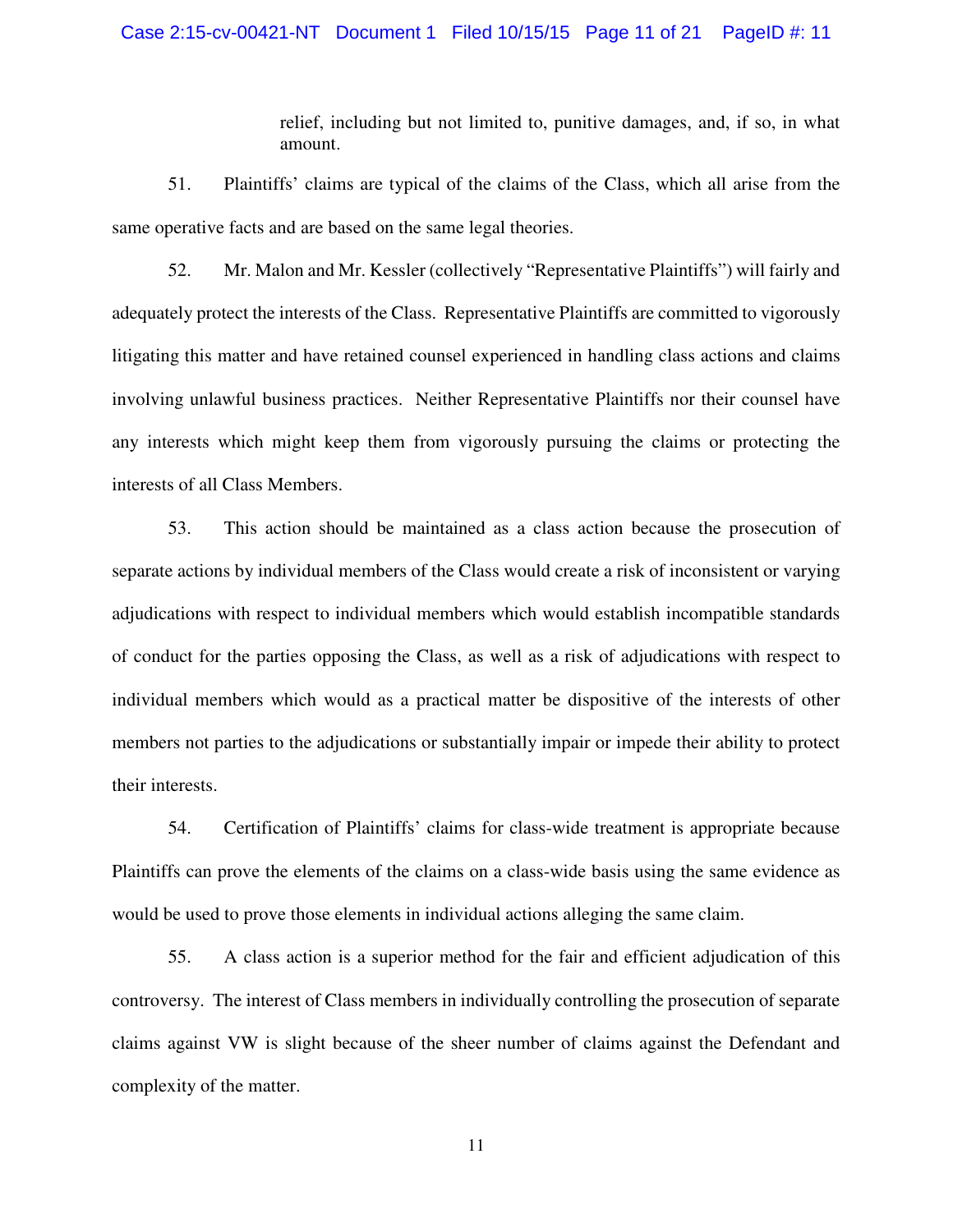56. Management of the Class's claims is likely to present significantly fewer difficulties than those presented by massive numbers of individual claims. The identities of the Class Members may be obtained from Defendants' records.

## **Count One Breach of Express Warranty**

57. Plaintiffs incorporate the paragraphs above as if fully set forth herein.

58. VW is and, at all relevant times, was a seller of motor vehicles under 11 M.R.S.A. § 2-313.

59. By advertising and making numerous affirmation of facts and promises, VW expressly warranted to purchasers that the diesel engines in its vehicles have certain "clean" and "green" attributes and that the Dirty Air Vehicles at least complied with all applicable laws and regulations concerning its air emissions.

60. In addition, VW stated that the vehicles achieved a certain fuel efficiency in terms of miles per gallon of fuel when tested in accordance with EPA regulations. VW's statements created an express warranty that, under EPA test conditions, the vehicle achieved the stated fuel efficiency for purposes of comparisons with other vehicles.

61. Maine Department of Environmental Protection's regulations require that every motor vehicle manufacturer doing business in Maine "provide a warranty for the ultimate purchaser and each subsequent purchaser that complies with the requirements of Title 13, California Code of Regulations, Sections 2035 through 2040 and 2046." 06-096 C.M.R. ch. 127 §5.

62. VW violated Maine law on express warranty by engaging in the following conduct:

a. Falsely representing the character of the "Dirty Air Vehicles" environmental performance including with respect to air emissions and fuel mileage;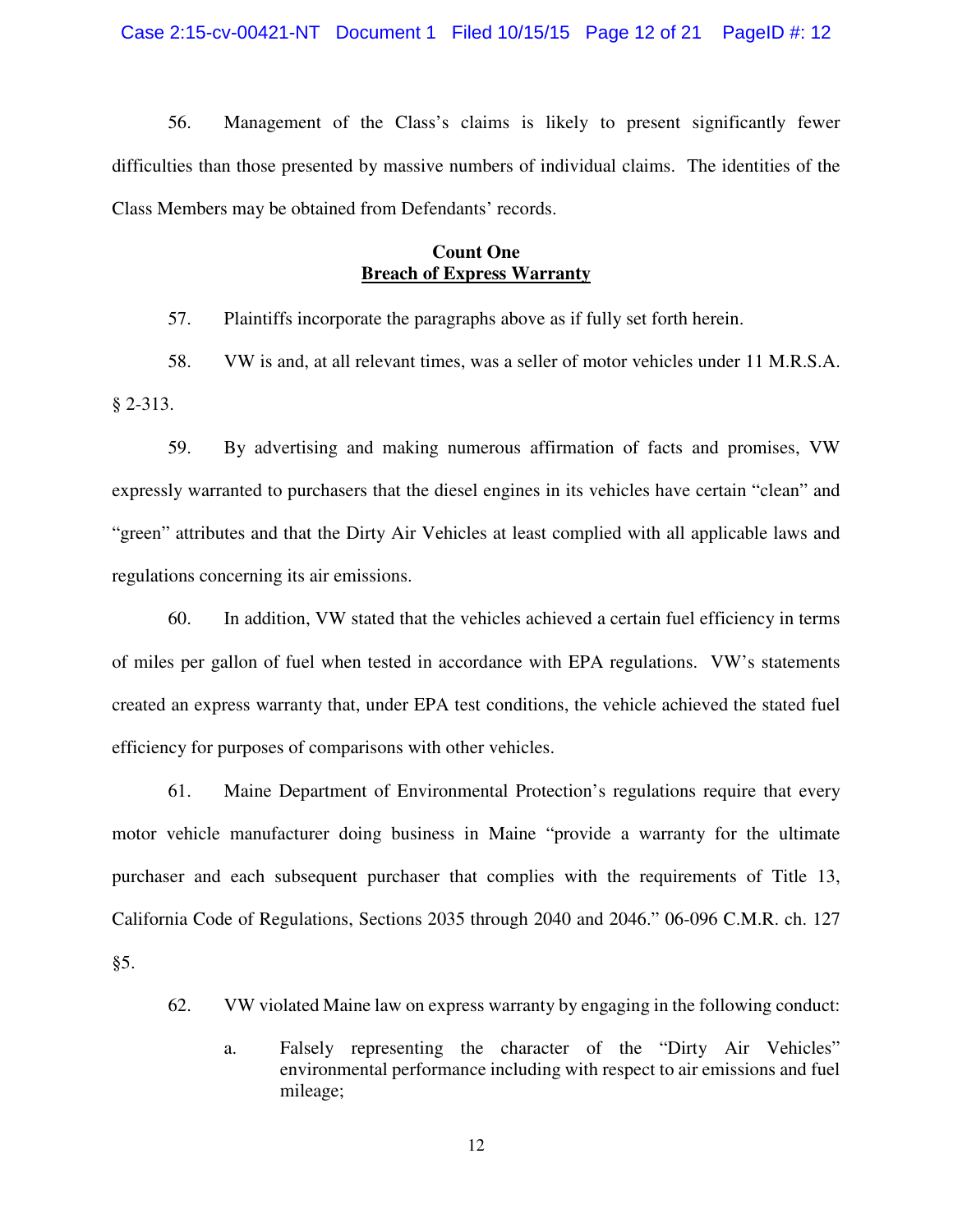- b. Knowing that the Dirty Air Vehicles did not possess the performance and emissions control attributes VW had represented;
- c. Knowingly installing the Defeat Device on the Dirty Air Vehicles to mislead regulators and consumers while covering defects and the failure of emissions controls and other vehicle performance;
- d. Using the Defeat Device to avoid compliance with EPA emissions standards and misleadingly boosting the Dirty Air Vehicles performance; and
- e. Otherwise using false, deceptive, misleading and unfair or unconscionable means to sell defective, overpriced Dirty Air Vehicles to Plaintiffs and Class Members.
- 63. The Defeat Devices cannot be repaired or redressed without materially altering the

advertised estimated fuel economy and other performance characteristics of the vehicles.

64. Defendants' acts as described above were done with intentional and negligent

disregard for Plaintiffs' rights under the law and with the purpose of taking more money from

Plaintiffs and Class Members than the Dirty Air Vehicles are worth.

65. As a direct and proximate result of VW's breach of these express warranties,

Plaintiffs and Class Members have suffered damages in an amount to be determined at trial.

# **Count Two Breach of Implied Warranties**

66. Plaintiffs incorporate the paragraphs above as if fully set forth herein.

67. VW is and, at all relevant times, was a seller of motor vehicles under 11 M.R.S.A. § 2-314.

68. A warranty that the Dirty Air Vehicles were in merchantable condition was implied in law under 11 M.R.S.A. § 2-314 when Representative Plaintiffs and Class Members purchased their vehicles.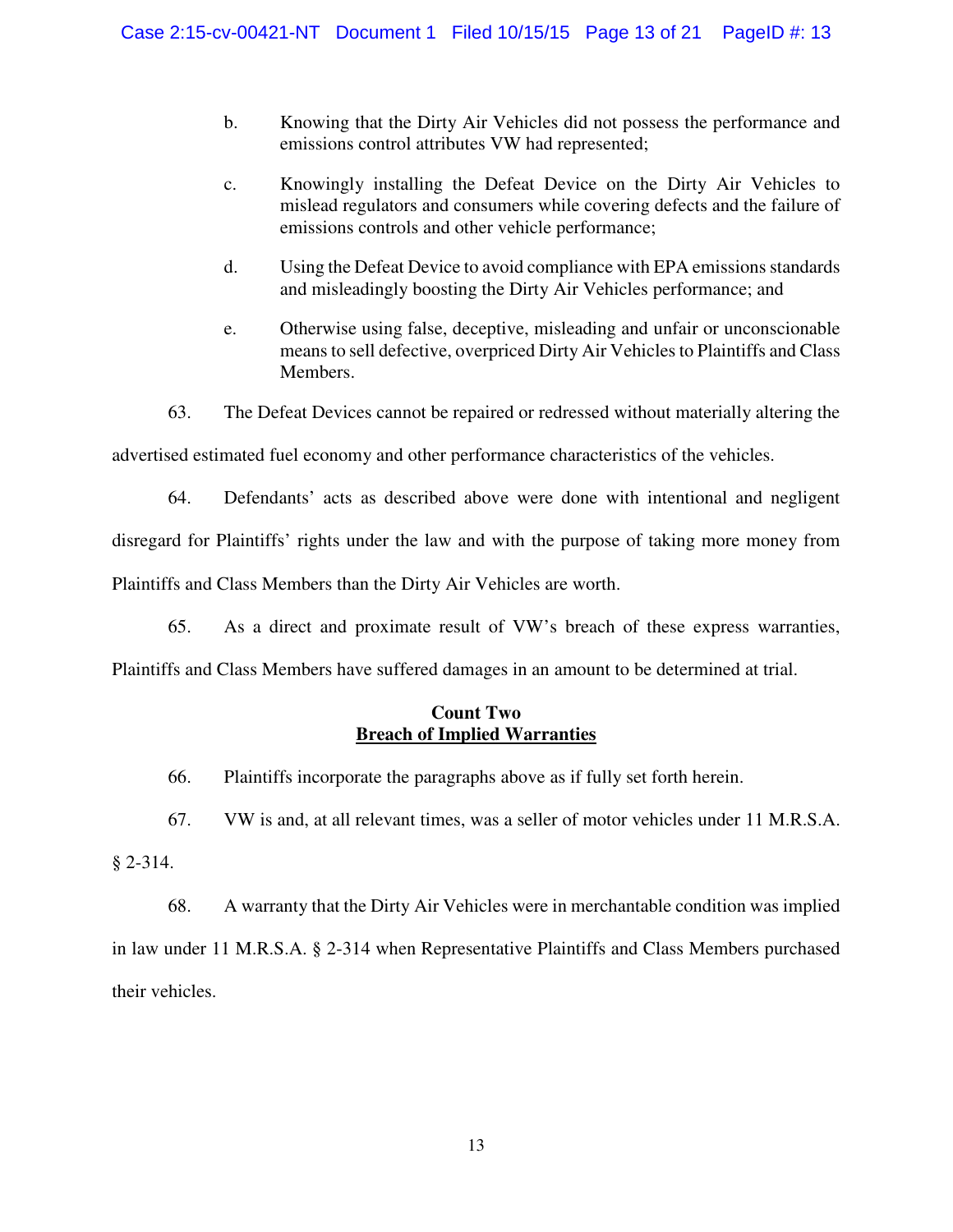### Case 2:15-cv-00421-NT Document 1 Filed 10/15/15 Page 14 of 21 PageID #: 14

69. The Dirty Air Vehicles that Plaintiffs and Class Members purchased are defective because they are not reasonably fit for the intended use and fail to achieve compliance with federal and state emissions laws when operated in accordance with their reasonably foreseeable use.

70. Unbeknownst to Plaintiffs and Class Members, VW installed the Defeat Device in the Dirty Air Vehicles that rendered defective the emissions control systems and the diesel engines.

71. When Plaintiffs and Class members purchased the Dirty Air Vehicles, the vehicles did not conform to the promises or affirmations made by VW, including that the vehicles were designed to meet air emissions standards but, as alleged above, were designed to cheat on the standards and thereby emit far higher levels of pollution than required by law and promised by VW.

72. The Dirty Air Vehicles with the defeat devices do not comply with EPA testing procedures and with air emissions standards set by law during normal operation of the vehicles.

73. As a direct and proximate result of VW's breach of implied warranties, Plaintiffs and Class Members suffered damages and are entitled to obtain the relief described below.

### **Count Three Violations of the Maine Uniform Deceptive Trade Practices Act (10 M.R.S.A. §§ 1211-16)**

74. Plaintiffs incorporate the paragraphs above as if fully set forth herein.

75. Maine's Uniform Deceptive Trade Practices Act ("UDTPA"), 10 M.R.S.A. §§1211-16 prohibits deceptive acts or practices in the course of business.

76. VW violated the UDTPA by engaging in the following conduct by:

a. Representing that the Dirty Air Vehicles have characteristics, uses, benefits or qualities that they do not have, including but not limited to compliance with the environmental laws and meeting air emission, fuel efficiency and performance standards as stated. 10 M.R.S.A. § 1212(1)(E);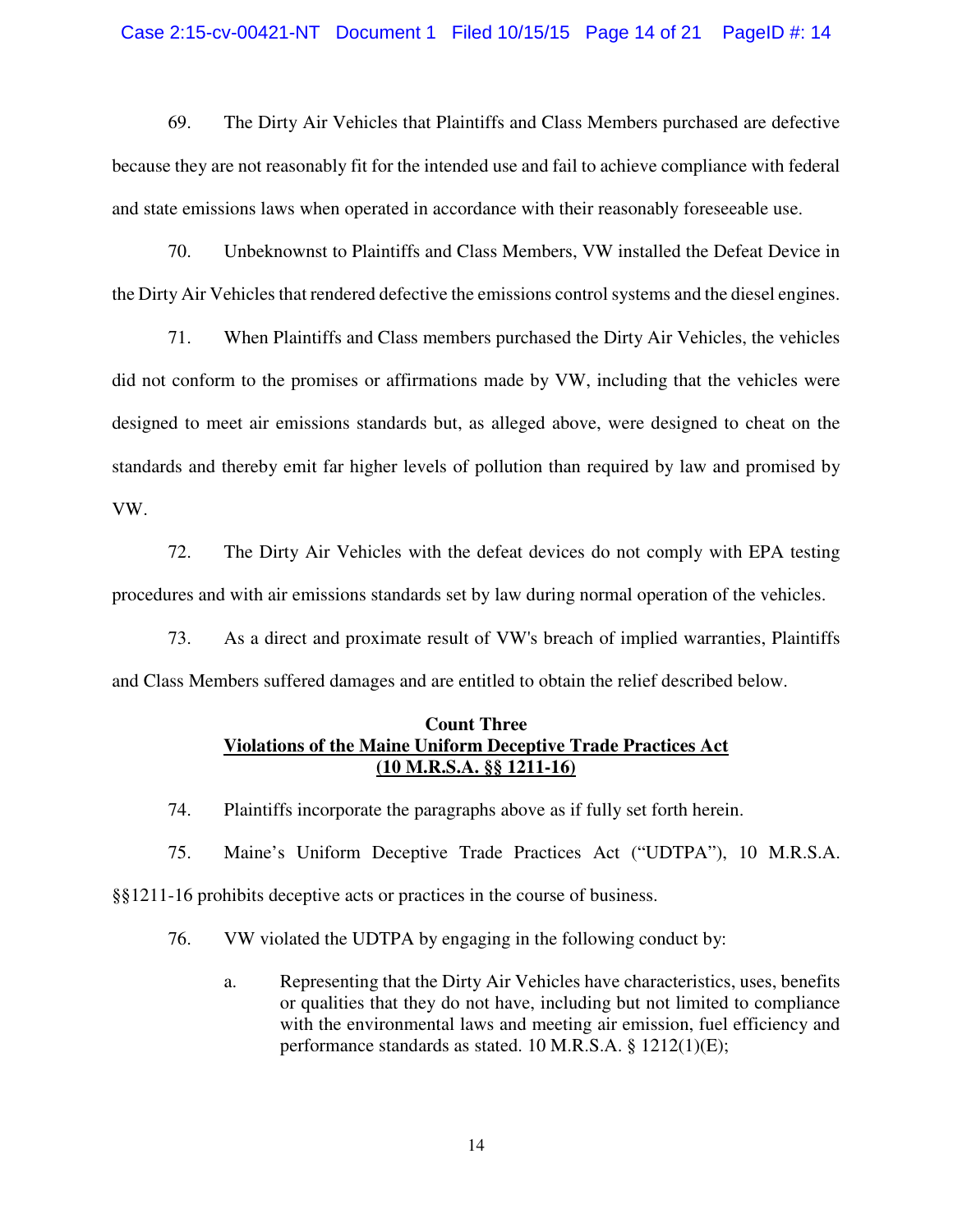- b. Representing that goods or services are of a particular standard, quality or grade, or that goods are of a particular style or model, if they are of another, 10 M.R.S.A. § 1212(1)(G);
- c. Advertising goods or services with intent not to sell them as advertised, 10 M.R.S.A. § 1212(1)(I);
- d. Fraudulently installing and intentionally failing to disclose the Defeat Devices; and
- e. Engaging in any other conduct which creates a likelihood of confusion or misunderstanding, 10 M.R.S.A. § 1212(1)(L).
- 77. Plaintiffs seek to enjoin further unlawful, unfair, and/or deceptive acts or practices

by VW under 10 M.R.S.A. § 1213 and in the form of a vehicle replacement program.

78. Plaintiffs also seek an award of attorney's fees pursuant to 10 M.R.S.A. § 1213.

# **Count Four Violations of the Maine Unfair Trade Practices Act (5 M.R.S.A. § 205-A -214)**

- 79. Plaintiffs incorporate the paragraphs above as if fully set forth herein.
- 80. Any alleged debts at issue arose out of a transaction which was a consumer purchase primarily for personal, family or household purposes.
	- 81. Defendants violated the section 207(2) of the MUTPA by engaging in the following

unfair and deceptive acts or practices:

- a. Withholding material facts about the Defeat Device and the failure of VW's CleanDiesel technology to meet EPA air emissions standards;
- b. Making unsubstantiated advertising and marketing claims about the environmental performance, fuel efficiency and overall performance of the Dirty Air cars;
- c. Failing to disclose that the Dirty Air Vehicles are not reasonably fit for their intended use;
- d. Unfairly and unconscionably overcharging Plaintiffs and Class Members for substandard Dirty Air Vehicles;
- e. Depriving consumers of post-purchase remedies while withholding information on the inadequate performance of the Dirty Air Vehicles;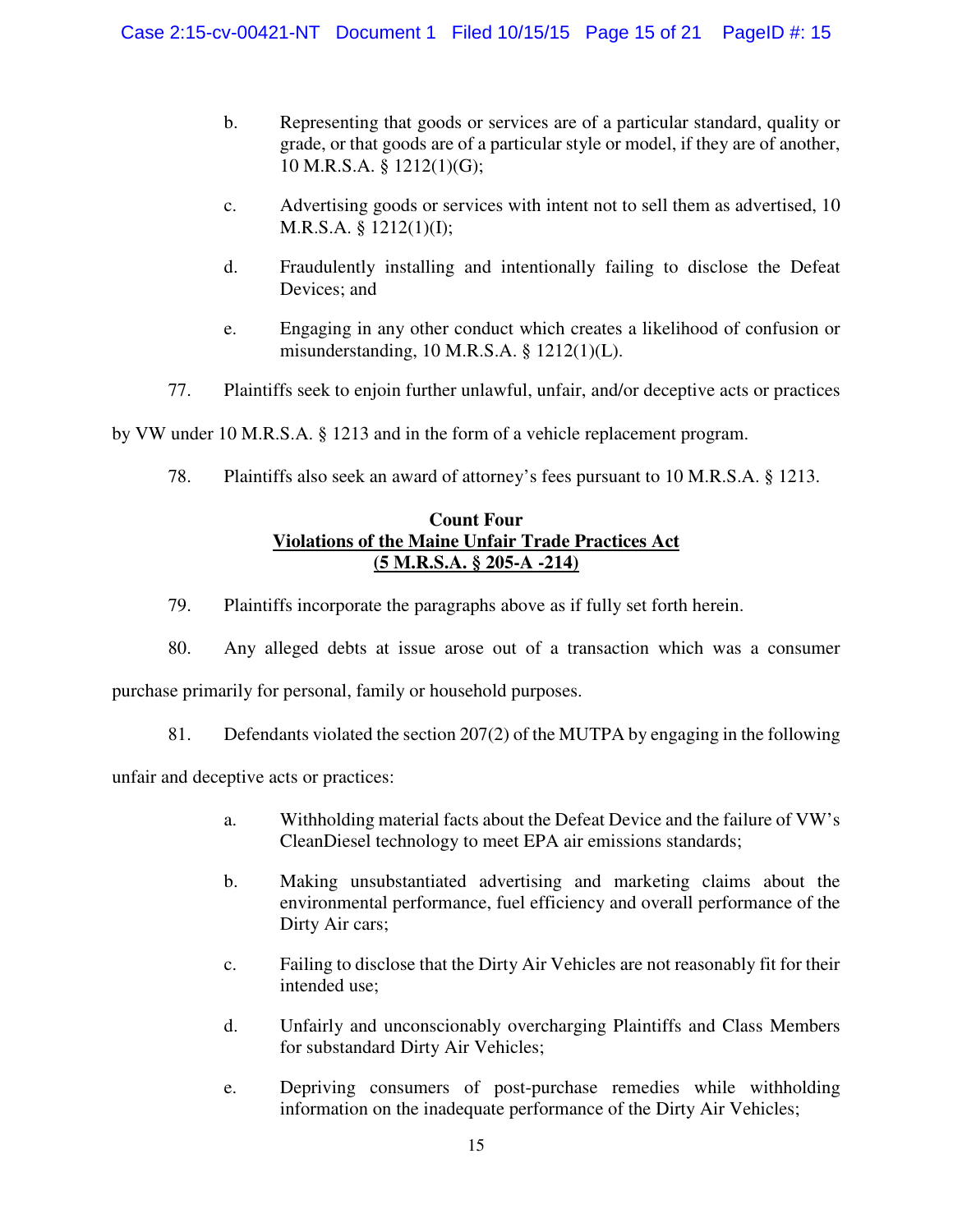- f. Representing that goods or services meet a particular standard of environmental performance, achieve specified high fuel efficiency and attain other performance qualities; and
- g. Benefiting from the UTPA violation by making more money from the sale of the car than warranted by the vehicles' condition and true merchantability.

82. VW's acts as alleged constitute unfair or deceptive acts or practices in the conduct of any trade or commerce and multiple, separate violations of Maine's Unfair Trade Practices Act.

83. VW's acts as alleged are immoral, unethical, unscrupulous, oppressive and violate the law and established public policy, substantially injuring consumers including Plaintiffs and Class Members.

84. VW's acts as alleged include material misrepresentations made to mislead Plaintiffs and Class Members in a manner that Plaintiffs and Class Members could not reasonably avoid reliance on, leading to Plaintiffs and Class Members' losses of money or real or personal property.

85. Though notice in the form of a written demand for relief is typically required under 5 M.R.S.A. § 213-A, under the circumstances of this case, the acts already admitted, the knowledge of claims of Plaintiffs and Class Members and the response to those claims already publicly discussed by VW, the notice in this case would be both futile and needless.

86. As a result of the above violations of the MUTPA, Plaintiffs have suffered substantial injury entitling Plaintiffs to an award of: injunctive relief; affirmative changes to the Defendants' practices and procedures; equitable relief; restitution; money damages and attorney's fees and costs.

# **Count Five Magnuson - Moss Act (15 U.S.C. §§ 2301, et seq.) - Implied Warranty**

87. Plaintiffs incorporate the paragraphs above as if fully set forth herein.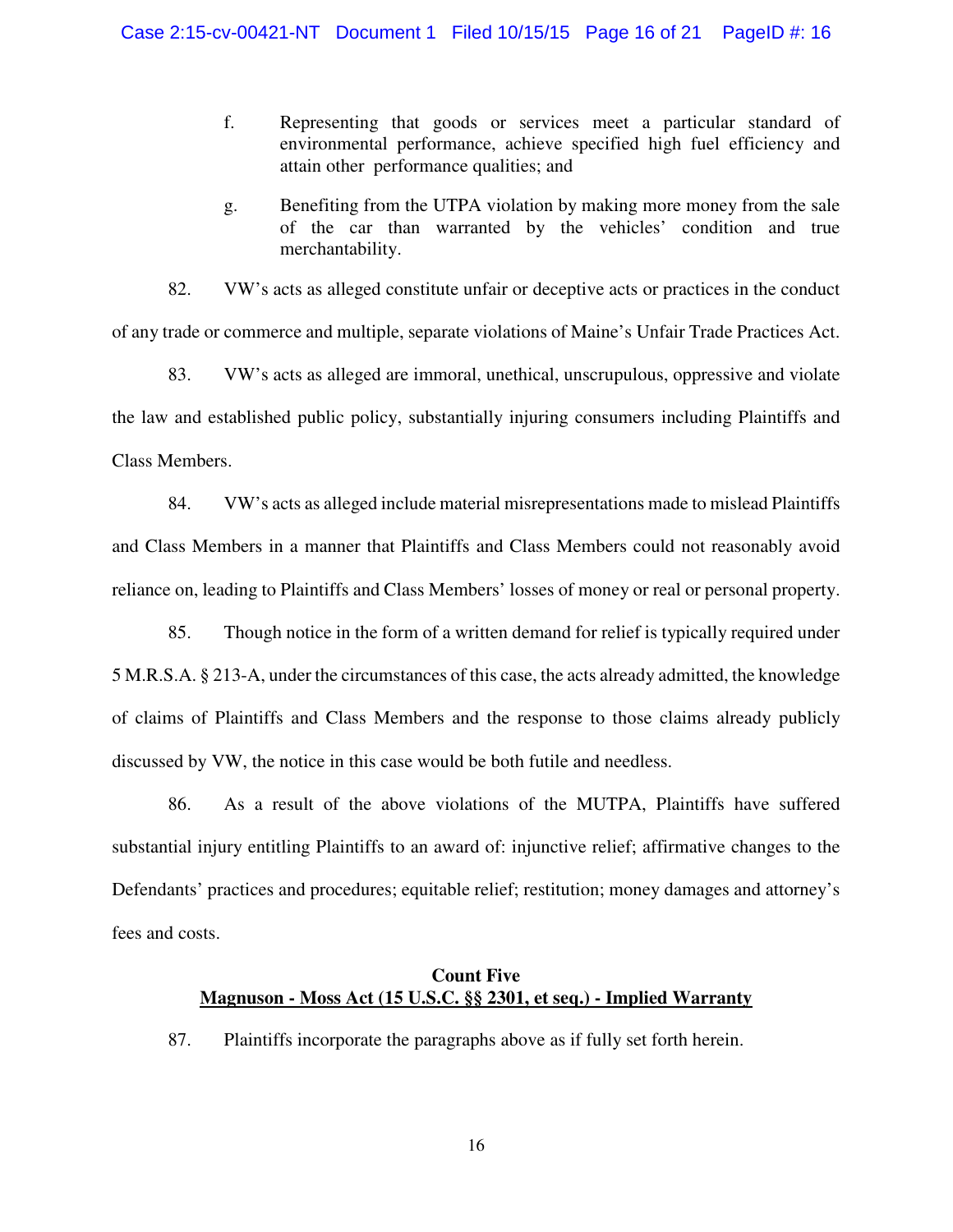### Case 2:15-cv-00421-NT Document 1 Filed 10/15/15 Page 17 of 21 PageID #: 17

88. VW's Dirty Air Vehicles are a "consumer product" as that term is defined in 15 U.S.C. § 2301(1).

89. VW is a "warrantor" and "supplier" as those terms are defined in 15 U.S.C. § 2301(4) and (5).

90. Plaintiffs and Class Members are "consumers," as that term is defined in 15 U.S.C. § 2301(3).

91. 15 U.S.C. § 2310(d)(1) provides a cause of action for any consumer who is damaged by the failure of a warrantor to comply with a written or implied warranty.

92. VW provided Plaintiffs and Class Members with "warranties" as that term is defined in 15 U.S.C. § 2301(7).

93. VW breached the warranties as described in more detail above. Without limitation, VW's Dirty Air Vehicles are defective, as described above, giving rise to the problems and failures described above.

94. By VW's acts and omissions as described herein, including VW's knowledge of the defects inherent in the vehicles and its action and inaction despite that knowledge, VW has failed to comply with its obligations under its written and implied promises, warranties, and representations.

95. Plaintiffs and Class Members are in privity with VW in that they purchased the Dirty Air Vehicles (with the Defeat Device and related software) from VW or its agents.

96. In its capacity as a warrantor, and by conduct described herein, VW cannot limit its warranties to exclude coverage of the Defeat Device and related software and systems and any such effort to disclaim, or otherwise limit, liability for the defective the software and supporting systems is unconscionable, null and void.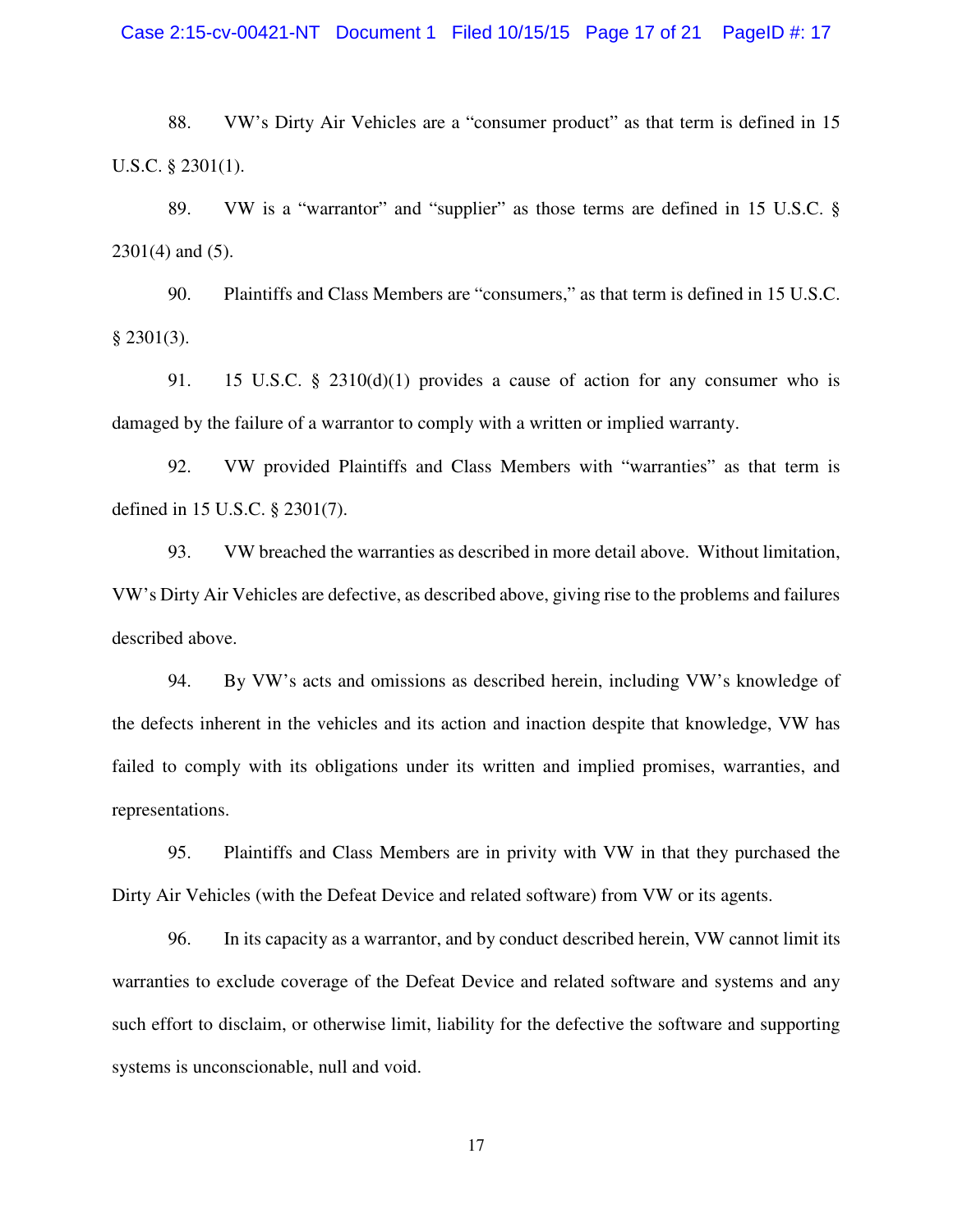97. As a result of VW's breach of implied warranties, Plaintiffs and Class Members are entitled to revoke acceptance of the Dirty Air Vehicles, be awarded damages and equitable relief, and obtain attorneys' fees and costs pursuant to 15 U.S.C. §2310.

# **Count Six Fraudulent Concealment**

98. Plaintiffs incorporate the paragraphs above as if fully set forth herein.

99. VW intentionally concealed that the CleanDiesel engine systems in the Dirty Air Vehicles could not pass EPA air emissions standards without the illegal "defeat device", or acted in reckless disregard of whether the fact was true or false.

100. VW further also misrepresented in advertising, marketing and other communications, including uniform materials provided with each car, that the Dirty Air Vehicles it sold complied with all laws, including EPA air emissions standards, and would deliver certain high levels of fuel efficiency and performance.

101. VW had a duty to disclose the actual facts about the defects in the Dirty Air Vehicles including but not limited to the installation of the Defeat Devices in the defective CleanDiesel engine system, the EPA are emission standards non-compliance and fuel efficiency and other performance problems.

102. VW withheld from Plaintiffs and Class Members information material to their decisions to purchasing a vehicle.

103. The Dirty Air Vehicles purchased by Plaintiffs and Class Members, contrary to VW's representation were defective due to the installation of the defeat devices in the TDI CleanDiesel engine systems and due to the vehicle's failure to meet EPA air emissions standards or to achieve promised performance.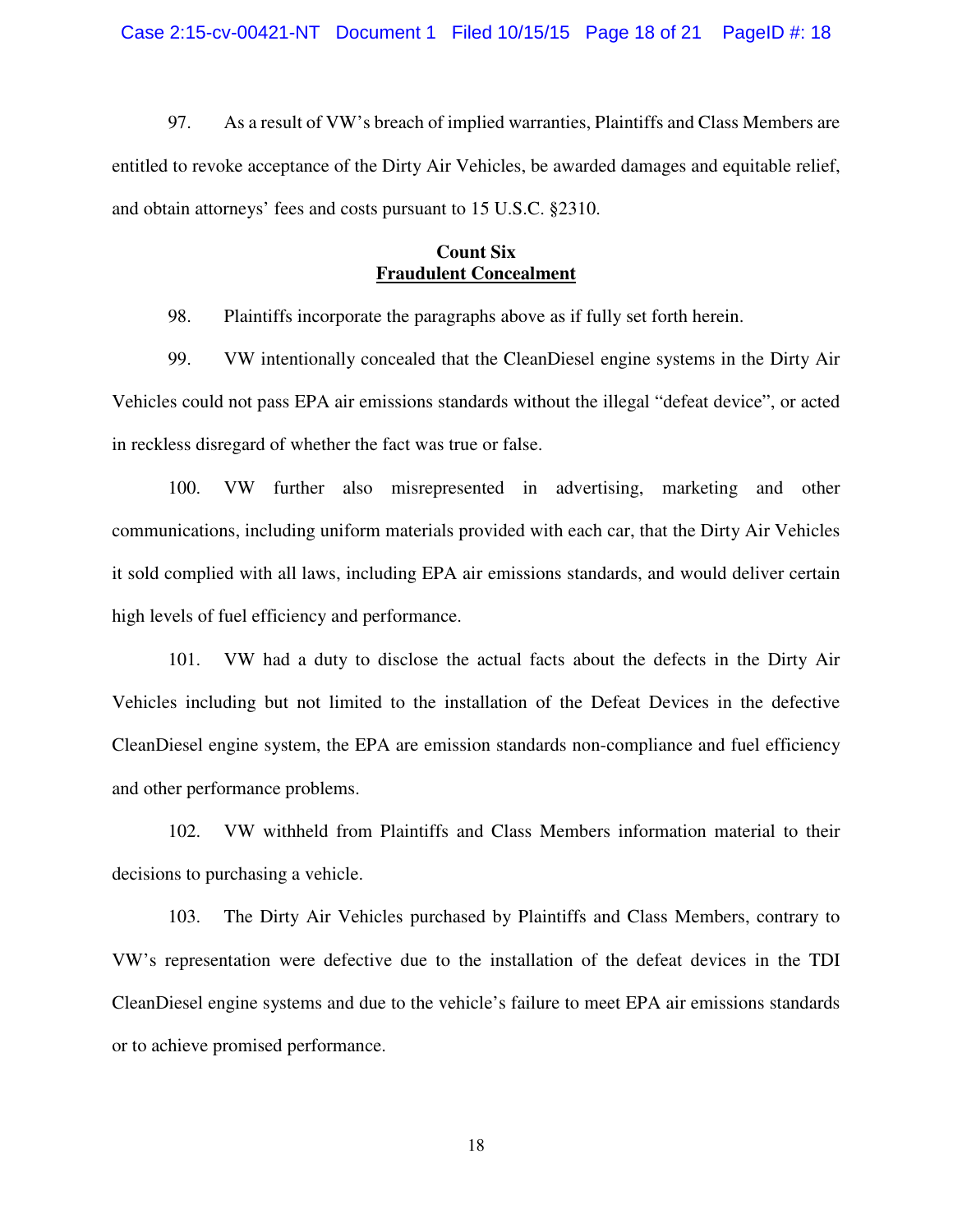### Case 2:15-cv-00421-NT Document 1 Filed 10/15/15 Page 19 of 21 PageID #: 19

104. VW knew its representations about the environmental performance and other aspects of the Dirty Air Vehicle's performance were false when made but made the representations for the purpose of inducing Plaintiffs and Class Members to buy the Dirty Air Vehicles.

105. Plaintiffs and Class Members justifiably relied upon VW's representations that the vehicles they were purchasing were safe, environmentally clean, efficient and free of any known defects.

106. VW's concealment was material because if the true facts, facts that would typically be relied upon, were disclosed, Plaintiffs and Class Members would not have bought the Dirty Air Vehicles, or would not have bought the vehicles at the prices they paid.

107. As a direct and proximate result of VW's fraudulent concealment and reasonable reliance by consumers, Plaintiffs and Class Members have been injured in an amount to be proven at trial, including but not limited to, their lost benefit-of-the-bargain, overpayment at the time of purchase and/or the diminished value of the Dirty Air Vehicles.

108. VW's conduct was knowing and intentional and demonstrated a lack of care so outrageous and reckless in disregard for the rights of Plaintiffs and Class Members that malice can be implied therefore entitling Plaintiffs and Class Members to an award of punitive damages to the extent permitted under Maine law.

## **Count Seven Breach of Contract**

109. Plaintiffs incorporate the paragraphs above as if fully set forth herein.

110. Every sale of a Dirty Air Vehicle constitutes a written contract between VW and the buyer, including the sales made by VW to Plaintiffs and Class Members.

111. VW breached contractual obligations by tendering to Plaintiffs and Class Members the Dirty Air Vehicles equipped with Defeat Devices designed to turn on full emissions control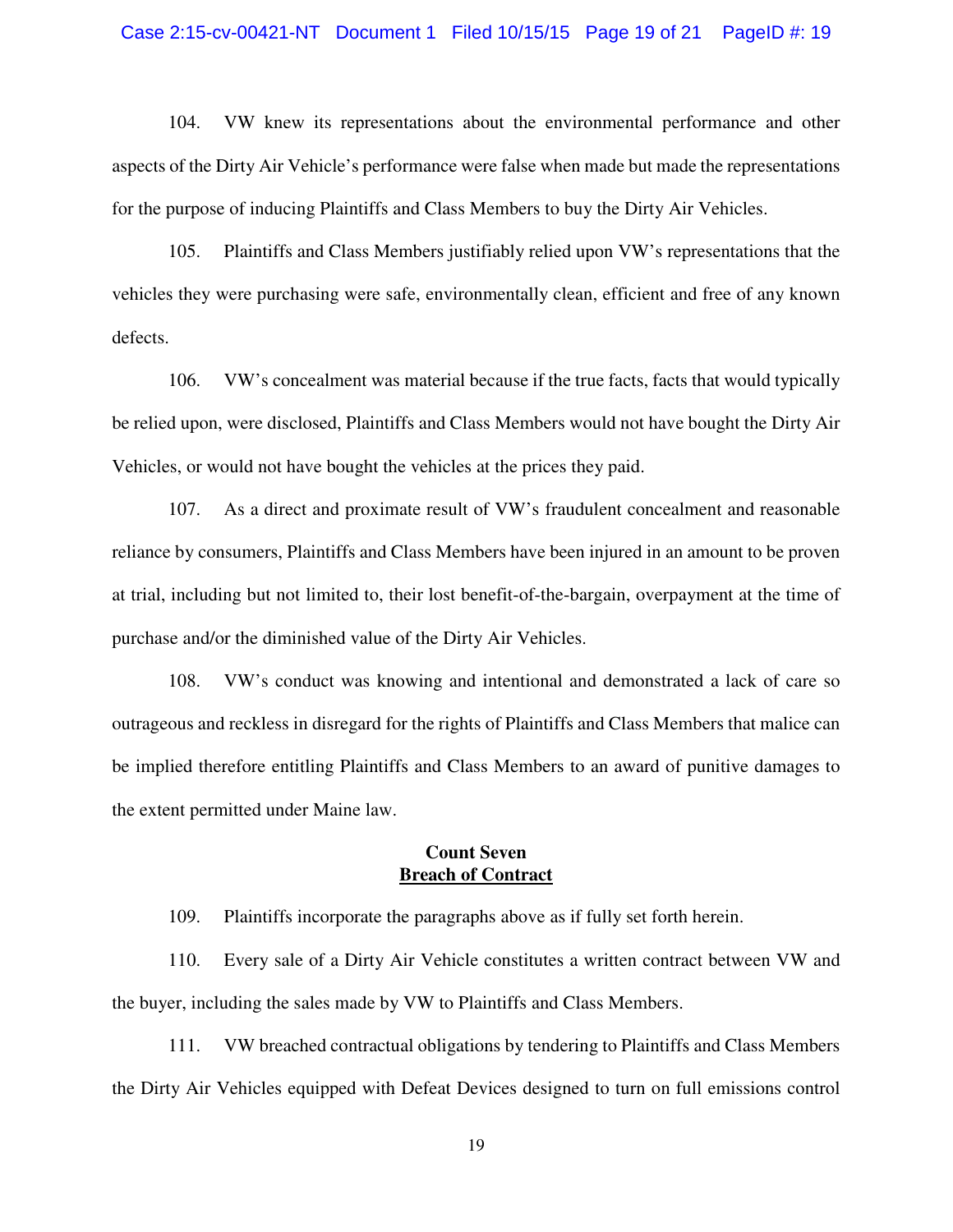### Case 2:15-cv-00421-NT Document 1 Filed 10/15/15 Page 20 of 21 PageID #: 20

during air emissions testing but suppressing the emissions controls during normal vehicle operation, causing the Dirty Air Vehicles to emit pollutants at up to 40 times the EPA standards.

112. VW's installation of Defeat Devices in the Dirty Air Vehicles constituted a substantial breach as it caused the Dirty Air Vehicles to emit far greater air pollutants than VW warranted, to violate federal and state emission standards and reduce fuel efficiency and vehicle performance in the event that air emissions violations are fixed.

113. Plaintiffs and Class Members would not have purchased the Dirty Air Vehicles, or not at the price they paid, had they known of the presence of the Defeat Device.

114. As a direct and proximate result of Defendants' breach of contract or warranty, Plaintiffs and the Class have suffered damages in an amount to be proven at trial.

# **VII. Demand for Jury Trial**

115. Plaintiffs demand a trial by jury on all claims and issues so triable.

# **VIII. Prayer For Relief**

 WHEREFORE, Plaintiffs respectfully pray that relief be granted against Defendant VW with the entry of an order:

> a. certifying the proposed Class under Rule 23 of the Federal Rules of Civil Procedure and appointing Plaintiffs and their counsel to represent the Class;

- b. declaring that Defendant's acts and omissions as described above are in violation of statutory and common law as alleged;
- c. directing Defendant to discontinue the unlawful manufacture, distribution and sale of Dirty Air vehicles;
- d. awarding actual, compensatory and/or restitution damages including but not limited to past and future economic losses, a buy back constituting the benefit-of-the-bargain, cost of repairs, and/or diminished value of Plaintiffs' vehicles;
- e. awarding punitive damages;